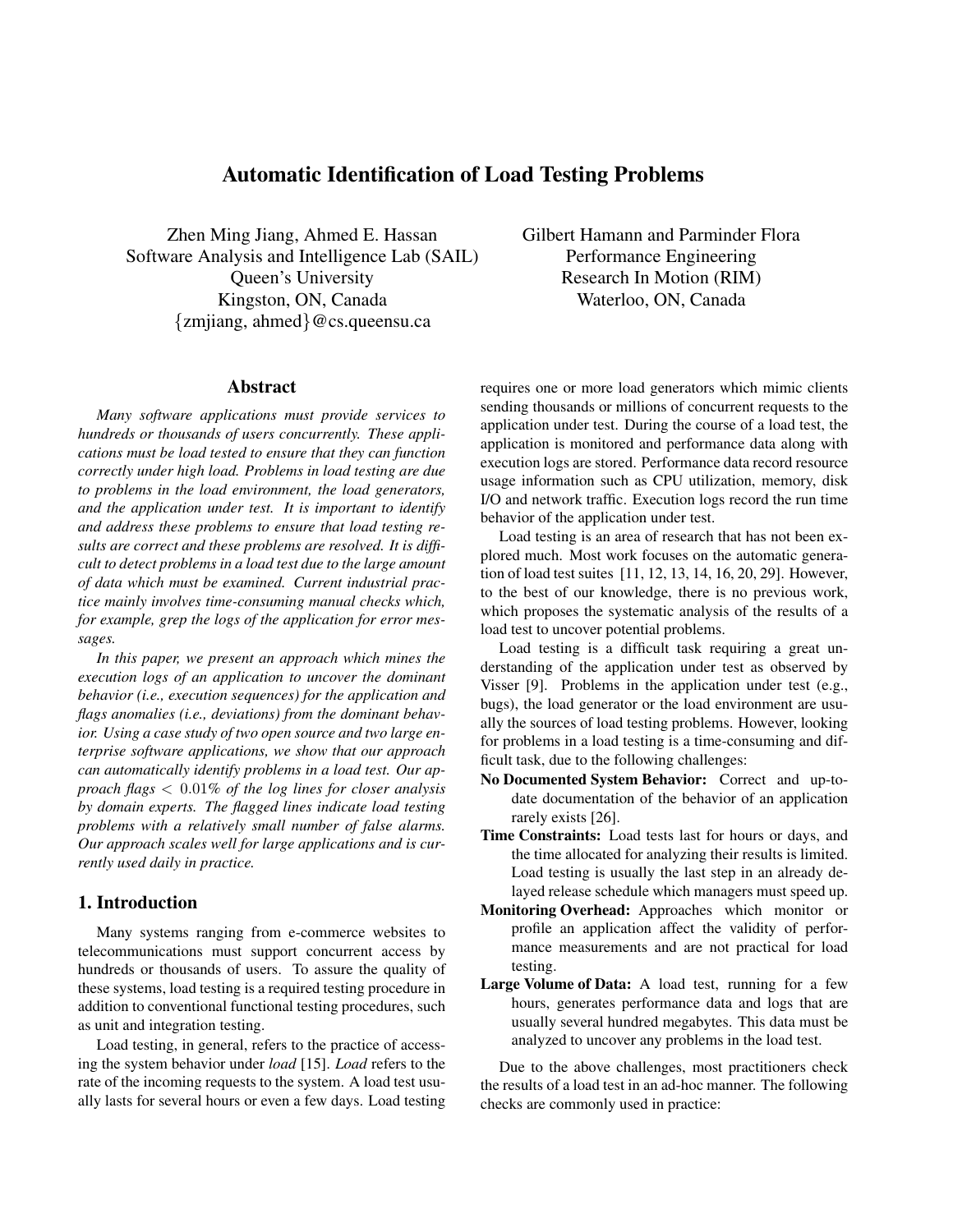- Crash check Load testers check whether the application has crashed, restarted or hung during the load test.
- Performance check Load testers examine performance metrics to see if they exhibit large fluctuations. For example, an up-trend for the memory usage throughout a load test is a good indicator of a memory leak.
- Basic error check Load testers perform a more in-depth analysis by grepping through the log files for specific keywords like "failure", or "error". Load testers then analyze the context of the matched log lines to determine whether they indicate problems or not.

Depending on the length of a load test and the volume of generated data, it takes load testers several hours to perform these checks. We believe this current practice is not efficient since it takes hours of manual analysis, nor is it sufficient since it may miss possible problems. On one hand, not all log lines containing terms like "error" or "failure" are worth investigating. A log such as "Failure to locate item in the cache" is likely not a bug. On the other hand, not all errors are indicated in the log file using the terms "error" or "failure". For example, even though the log line "Internal queue is full" does not contain the words "error" or "failure", it might also be worthwhile investigating it, since newly arriving items are possibly being dropped.

In this paper, we introduce an approach for automatically uncovering the dominant behavior of an application by mining logs generated during a load test. We use the recovered dominant behavior to flag any deviation, i.e., anomalies, from the dominant behavior. The main intuition behind our work is that a load test repeatedly executes a set of scenarios over a period of time. Therefore, the applications should follow the same behavior (e.g. generate the same logs) each time the scenario is executed. Therefore, the dominant behavior is probably the normal (i.e., correct) behavior and the minority (i.e. deviated) behaviors are probably troublesome and worth investigating. The main contributions of our work is as follows:

- 1. This work is the first work to propose a systematic approach to detect problems in a load test;
- 2. Unlike other existing log analysis work which require a user specified model (e.g., [10]), our approach is selflearning, requiring little domain knowledge about an application and little maintenance to update the models over releases. The model for the dominant behavior is created automatically;
- 3. Case studies show that our approach flags a very small percentage of log lines that are worth investigating. The approach produces very few false alarms (preci $sion > 50\%$ ) with many of the flagged lines indicating load testing problems;
- 4. Our proposed approach is easy to adopt and scales well to large scale enterprise applications. Our approach is currently used daily in practice for analyzing the results of load tests of large enterprise applications.

### **Organization of the Paper**

The paper is organized as follows: Section 2 explains the types of problems that can occur during a load test. Section 3 describes our anomaly detection approach. Section 4 presents a case study of our anomaly detection approach. We have applied our approach to uncover problems in load tests for two open source and two large enterprise applications. Section 5 discusses our current approach and present some of its limitations. Section 6 describes related work. Section 7 concludes this paper and lists some future work.

# 2. Load Testing Problems

Load testing involves the setup of a complex load environment. The application under test should be setup and configured correctly. Similarly, the load generators must be configured correctly to ensure the validity of the load test. The results of a load test must be analyzed closely to discover any problems in the application under test (i.e., load related problems), in the load environment, or in the load generation. We detail the various types of problems that occur during load testing.

### Bugs in the Application Under Test

The main purpose of a load test is to uncover *load sensitive* errors. Load sensitive errors are problems which only appear under load or extended execution. For example, memory leaks are not easy to spot under light-load with one or two clients, or during a short-run. However, memory leaks usually exhibit a clear trend during extended runs. Another example of load sensitive errors are deadlock or synchronization errors which show up due to the timing of concurrent requests.

### Problems with the Load Environment

Problems with the load testing environment can lead to invalid test results. These problems should be identified and addressed to ensure that the load test is valid. Examples of load environment problems are:

- Mis-configuration The application under test or its runtime environment, e.g., databases or web servers, may be mis-configured. For example, the number of concurrent connections allowed for a database may be incorrect. A small number of allowed connections may prevent the login of several users and would lead to a lower load being applied on the application under test.
- Hardware Failures The hardware running the application and the load test may fail. For example, the hard disks may fill up due to the tester forgetting to clean up the data from an older run. Once the disk is full, the application under test may turn-off specific features. This would lead to an incomplete load test since some of the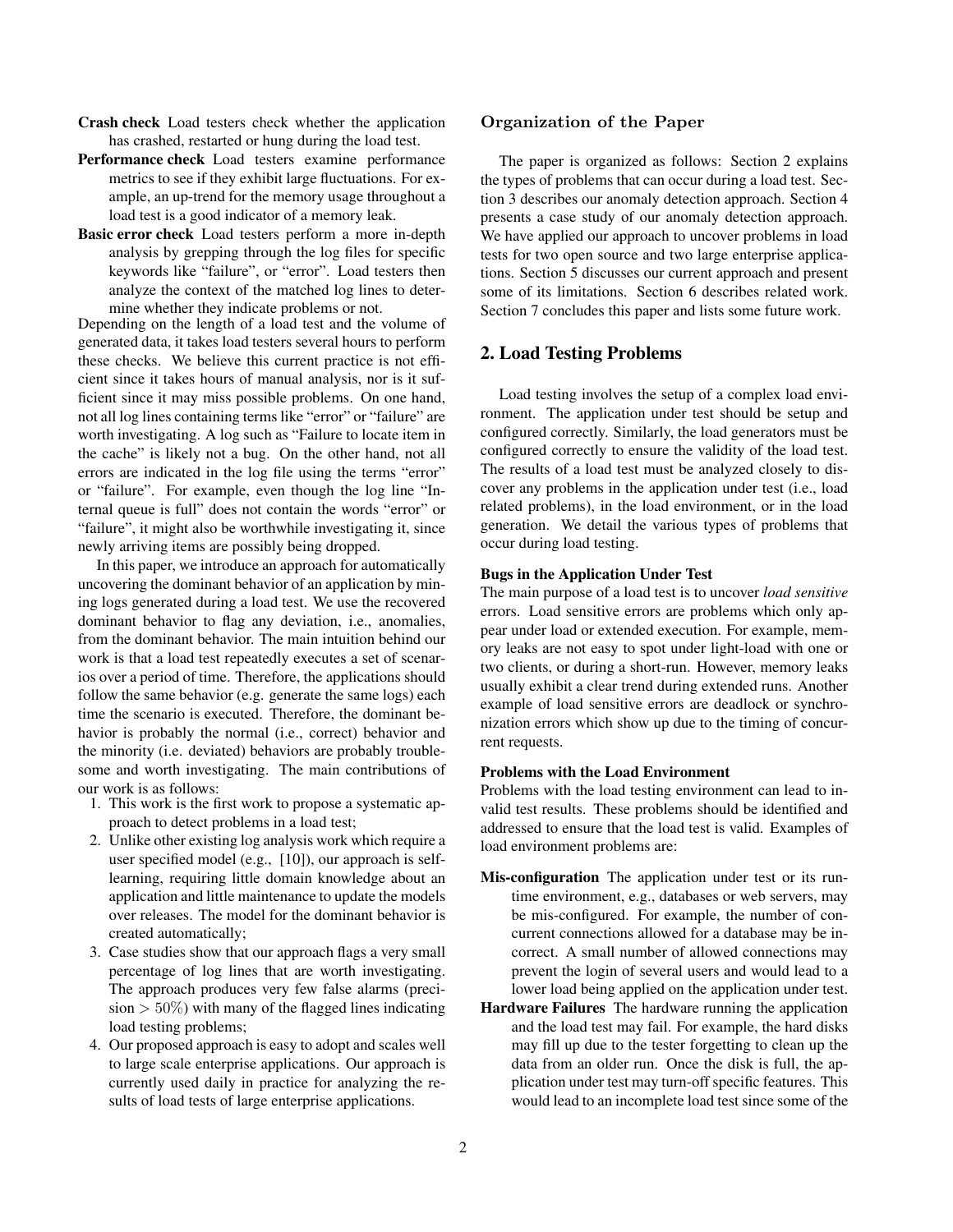functionalities of the application have not been fully load tested.

Software Interactions A load test may exhibit problems due to intervention from other applications. For example, during a long running load test, an anti-virus software may start up and and intervene with the running load test. Or the operating system may apply updates and reboot itself.

### Problems with the Load Generation

Load generators are used to generate hundreds or thousands of concurrent requests trying to access the application. Problems in the load generators can invalidate the results of a load test. Examples of possible load generation problems.

- Incorrect Use of Load Generation Tools Some of the generic load testing tools [8] require load testers to first record the scenarios, edit the recordings and replay them. This is an error-prone process. Edited recordings may not trigger the same execution paths as expected. For example, in a web application, the recorded URLs have a session ID which must be consistent for each request by the same user otherwise the application would simply return an error page instead of performing the expected operations.
- Buggy Load Generators The load generation tools are software applications which may themselves have *load sensitive* problems or bugs. For example, rather than sending requests to the application under test in a uniform rate, many load generation tools allow load testers to specify different distributions. However, the requests may not follow that distribution during a short run.

It is important to identify and remedy these problems. However, identifying these problems is a challenging and time-consuming task due to the large amount of generated data and the long running time of load tests. The motivation of our work is to help practitioners identify these problems.

### 3. Our Anomaly Detection Approach

The intuition behind our approach is that load testing involves the execution of the same operations a large number of times. Therefore, we would expect that the application under test would generate similar sequences of events a large number of times. These highly repeated sequences of events are the dominant behavior of the application. Variations from this behavior are anomalies which should be closely investigated since they are likely to reveal load testing problems.

We cannot instrument the application to derive the dominant behavior of the application, as instrumentation may affect the performance of the application and the software behavior won't be comparable with the deployed application. Fortunately, most large enterprise applications have some form of logging enabled for the following reasons:

- 1. to support remote issue resolution when problems occurs and
- 2. to cope with recent legal acts such as the "Sarbanes-Oxley Act of 2002" [7] which stipulate that the execution of telecommunication and financial applications must be logged.

Such logs record software activities (e.g. "User authentication successful") and errors (e.g. "Fail to retrieve customer profile"). We can mine the dominant behavior of the application from these commonly available logs. In this section we present an approach to detect anomalies in these logs. These anomalies are good indicators of problems in a load test.

As shown in Figure 1, our anomaly detection approach takes a log file as input and goes through four steps: Log Decomposition, Log Abstraction, Dominant Behavior Identification, and Anomaly Detection. Our approach produces an HTML anomaly report. We explain each step in detail in the following subsections.

# **3.1. Log Decomposition**

Most modern enterprise applications are multi-threaded applications which process thousands of transactions concurrently. The processing of all these transactions is logged to a log file. Related log lines do not show up continuously in the log file, instead they may be far apart. The log decomposition step processes the log file and groups related log lines together. Log lines could be related because they are processed by the same thread or because they are related to the same transaction. Most of the enterprise applications have a standard format for logging the transaction information (e.g. header part of a log line), as this information is important for remote issue resolution. For example, in a web application, each log line contains a session or customer ID. Or in a multi-threaded application, each log line contains a thread ID. Or in a database application, each log line might contain the transaction ID. Sometimes, a log line might contain multiple types of IDs. For example, in an e-commerce application, a log line can contain both the session and customer IDs. Depending on the granularity of the analysis, one or multiple of these IDs are used to group related lines together.

Table 1 shows a log file with 7 log lines. If the log file is decomposed using the accountId field, the log decomposition step would produce 3 groups (Tom, Jerry and John). This step requires domain knowledge by the load tester to decide which field to use to decompose the logs.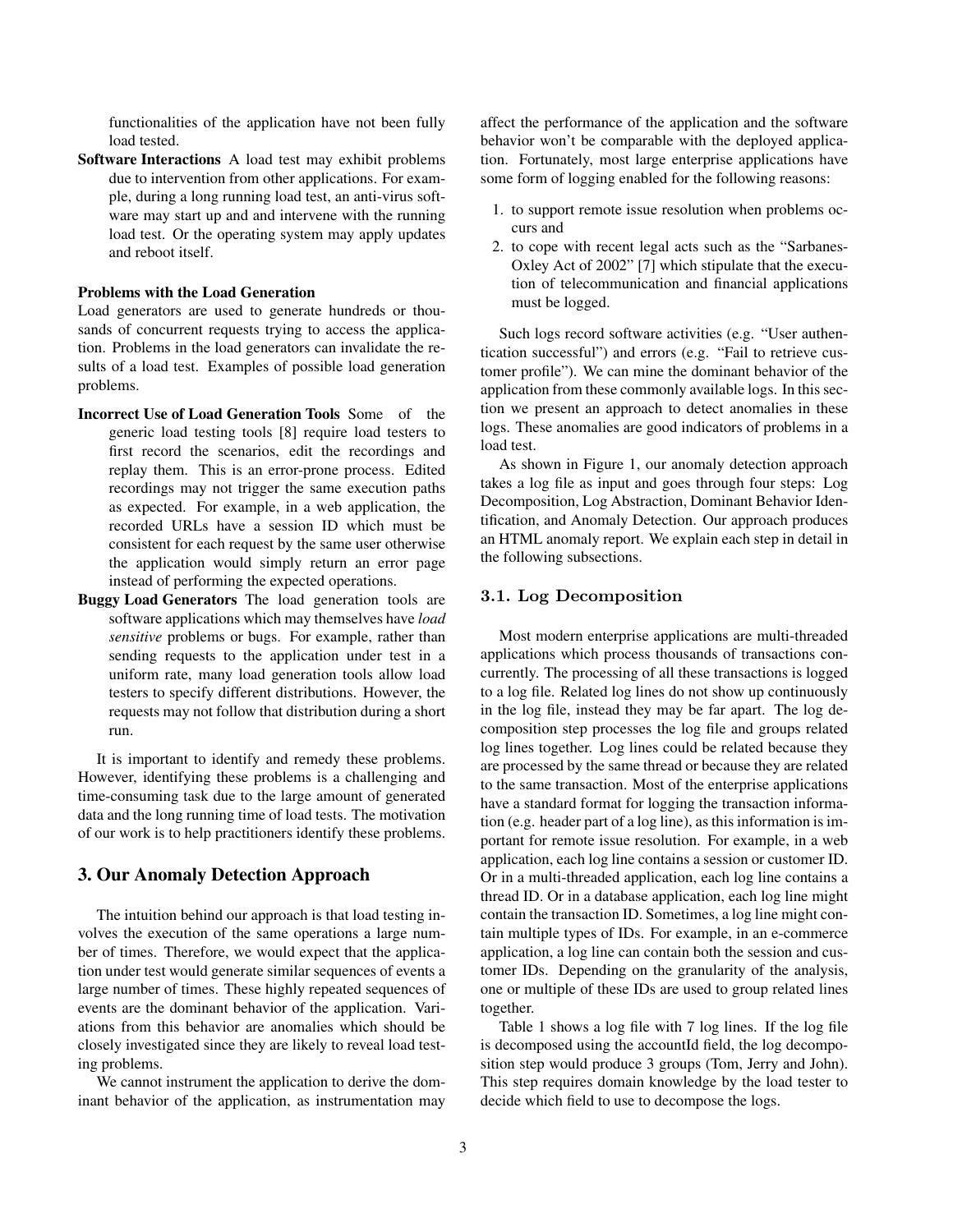

**Figure 1. Our anomaly detection approach**

| #  | Log lines                                                | Group |
|----|----------------------------------------------------------|-------|
| 1. | $accountId(Tom)$ User purchase, item= $100$              | Tom   |
| 2. | accountId(Jerry) User purchase, item=100                 | Jerry |
| 3. | $accountId(Tom)$ Update shopping cart, item= $100$       | Tom   |
| 4. | $accountId(John)$ User purchase, item= $103$             | John  |
| 5. | $accountId(Tom)$ User checkout                           | Tom   |
| 6. | accountId( <i>Jerry</i> ) Update shopping cart, item=100 | Jerry |
| 7. | $accountId(John)$ User purchase, item= $105$             | John  |

**Table 1. Example log lines**

| <b>Event ID</b> | <b>Event Template</b>          |
|-----------------|--------------------------------|
| Е,              | User purchase, item=\$v        |
| Е.,             | Update shopping cart, item=\$v |
| Е.,             | User checkout                  |

**Table 2. Example execution events**

### **3.2. Log Abstraction**

Each log line is a mixture of dynamic and static information. Log lines containing the same static information belong to the same execution event. We want a technique that would recognize that two log lines are due to the same event. We call this process the log abstraction problem. We have developed a technique which can uniquely map each log line to an execution event [22]. The technique parameterizes log lines using a similar process as token-based code cloning techniques. The log lines in Table 1 would be abstracted to only 3 execution events as shown in Table 2. The "\$v" sign indicates a runtime generated parameter value.

Based on the log decomposition and abstraction steps, the sample log file in Table 1 would result in the grouping of events shown in Table 3.

| Group | <b>Event ID</b>    | Log line#      |
|-------|--------------------|----------------|
| Tom   | E,                 |                |
|       | $E_2$ <sub>3</sub> | 3              |
|       |                    | 5              |
| Jerry | $\scriptstyle E_1$ | $\overline{2}$ |
|       | $E_{\rm o}$        | 6              |
| John  | Ε,                 |                |
|       | F,                 |                |

**Table 3. The sample log file after the log decomposition and the log abstraction steps**

| $(E,*)$ | <b>Event Pair</b> | <b>Occurrences</b> | Sample Line # |
|---------|-------------------|--------------------|---------------|
| *       | $(E_1, E_2)$      |                    | ⊥, J          |
|         | $E_{\pm}$         |                    |               |
|         |                   |                    |               |

**Table 4. Log file after the dominant behavior identification step**

### **3.3. Dominant Behavior Identification**

In this step, we identify the dominant behavior in the logs. We achieve this by analyzing the *execute-after* relations for each event E. The execute-after relation for an event E, denote by  $(E, *),$  refers to the occurrences of all the event pairs with the leading event  $E$ . Two events  $E_1$ and  $E<sub>2</sub>$  form an *event pair*, if

1.  $E_1$  and  $E_2$  belong to the same group; and

2.  $E_2$  is the next event that directly follows  $E_1$ .

In the event pair  $(E_1, E_2), E_1$  is referred to as the leading event. The execute-after pair for event  $E<sub>1</sub>$  is formed by aggregating all the event pairs which have  $E<sub>1</sub>$  as the leading event. Table 4 shows all the execute-after pairs in Table 3. There are two execute-after pairs: one for  $E<sub>1</sub>$  and one for  $E<sub>2</sub>$ . For each execute-after pair, the table shows the event pairs, the number of occurrences for each event pair, and a sample log lines corresponding to the first occurrence of each event pair. There are two types of events which are executed after the *User purchase* event  $(E_1)$ .  $E_1$  could be followed with another  $E_1$ . This is generated by John's session from log lines 4 and 7. Or  $E<sub>1</sub>$  could be followed with *Update shopping cart*  $(E_2)$ . There are two occurrences of  $(E_1, E_2)$  which are attributed to Tom's and Jerry's sessions. The first and third log lines correspond to the first occurrence of the event pair  $(E_1, E_2)$ . Event pairs are grouped by the *execute-after* relations. For example, (User purchase, \*) includes all the event pairs which start with the *User purchase* event. Thus, the event pairs (User purchase, Update shopping cart) and (User purchase, User purchase) are grouped under the *execute-after* relations for the *User purchase* event, (User purchase, \*).

The dominant behavior for  $(E, * )$  refers to the largest event pair(s) which starts with  $E$ . The dominant behavior pairs for each *execute-after* relation are shown in bold in Table 4. The dominant behavior for  $(E_1, * )$  is  $(E_1, E_2)$ . The dominant behavior for  $(E_2, * )$  is  $(E_2, E_3)$ . Sample line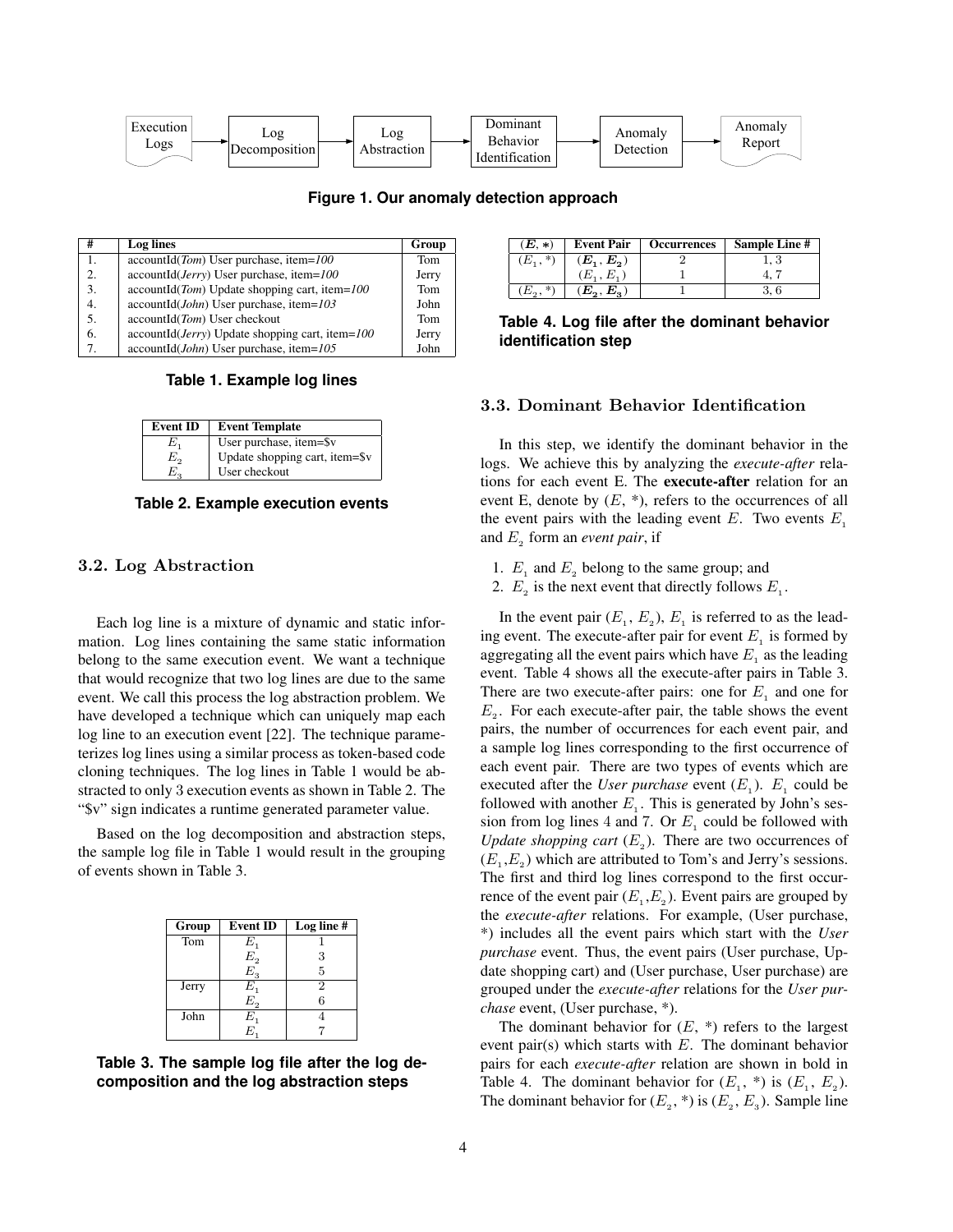| $E, *$                 | Event Pair                       | Frequency |
|------------------------|----------------------------------|-----------|
| (User purchase, $*$ )  | (User purchase, Update cart)     | 1,000     |
|                        | (User purchase, User purchase)   |           |
| (User signin, $*$ )    | (User signin, Browse catalog)    | 100       |
|                        | (User signin, Update account)    | 20        |
|                        | (User signin, Browse history)    | 10        |
| (Browse catalog, $*$ ) | (Browse catalog, User purchase)  | 500       |
|                        | (Browse catalog, Update account) | 500       |
|                        | (Browse catalog, Search item)    | 100       |

**Table 5. Summary of execute-after pairs**

numbers show the first occurrences of the event-pair in the log file. The sample log line numbers are displayed later in the anomaly report.

### **3.4. Anomaly Detection**

The previous step identifies the dominant behavior in the logs. In this step, we mark any deviations, i.e., anomalies, from the domination behavior for closer investigation. As load testers have limited time, we need a way to rank anomalies to help load testers prioritize their investigation. We use a statistical metric called *z-stats*. Recent work by Kremenek and Engler [23] shows that the z-stats metric performs well in ranking deviation from dominant behaviors when performing static analysis of source code. The z-stats metric measures the amount of deviation of an anomaly from the dominant behavior. The higher the z-stats is, the stronger the probability that the majority behavior is the expected behavior. Therefore the higher the z-stats value, the higher the chance that a deviation, i.e. low frequency pairs, are anomalies that are worth investigating. The formula to calculate z-stats is as follows:  $z(n, m) = \frac{(\frac{m}{n} - p_0)}{\sqrt{\frac{p_0 \times (1 - p_0)}{n}}}$ , where *n* is total number of occurrences of event  $E$ , *m* is the occurrences of the dominant event pairs which starts with E, and  $p_0$  is the probability of the errors.  $p_0$  is normally assigned a value of 0.9 [19] for error ranking.

We illustrate the use of z-stats using the example shown in Table 5 with dominant behavior marked in bold. The dominant behavior for (User purchase, \*) is (User purchase, Update cart). Thus the z-stats for (User purchase, \*) is calculated as follows  $(m = 1000, n = 1001)$ :  $z(1001, 1000) = \frac{(\frac{1000}{1001} - 0.9)}{\sqrt{\frac{0.9 \times (1 - 0.9)}{1001}}}$  $= 10.44$ , and the z-stats for (User signin, \*) is  $z(m = 100, n = 130) = -4.97$ . The dominant behavior for (Browse catalog, \*) is (Browse catalog, Purchase item) or (Browse catalog, Update account). Thus the z-stats for (Browse catalog, \*) is  $z(m = 500,$  $n = 1100$ ) = -49.25. (User purchase, \*) has a higher zstats score than (User signin, \*) and (Browse catalog, \*). This indicates that low frequency event pairs in the group of (User purchase, \*) are likely anomalies that should be investigated closely. Normally, each purchase is followed

| #  | Z-Stat Kinds Min Max Total |              |     |     |     | Event                                                |
|----|----------------------------|--------------|-----|-----|-----|------------------------------------------------------|
|    | 10.44                      | $\mathbf{2}$ | 1   |     |     | 1,000 1,001 accountId(Tom) User purchase, item=100   |
| E3 | $-4.97$                    | 3            | 10  | 100 | 130 | accountId(Tim) User signin, user=Tim                 |
|    | $E_4$ -49.25               | 3            | 100 | 500 |     | [1,100] accountId(John) Browse catalog, catalog=book |

**Figure 2. An example anomaly report**

| #              | <b>Z-Stat Kinds Min Max Total</b> |              |     |     |             | Event                                              |                                                                                                     |                                                                                                                                                                  |
|----------------|-----------------------------------|--------------|-----|-----|-------------|----------------------------------------------------|-----------------------------------------------------------------------------------------------------|------------------------------------------------------------------------------------------------------------------------------------------------------------------|
|                |                                   |              |     |     |             |                                                    | accountId(Tom) User purchase, item=100                                                              |                                                                                                                                                                  |
|                |                                   |              |     |     |             | Freq                                               | Sample                                                                                              | Details (Sort by Freq)                                                                                                                                           |
| $E_1$          | 10.44                             | $\mathbf{2}$ |     |     | 1.000 1.001 |                                                    | 1,000 (99%) $\begin{array}{c} \log.txt, \text{ line } 20 \\ \log.txt, \text{ line } 23 \end{array}$ | $E_1 \rightarrow$ accountId(Tom) User purchase, item=100<br>$E_2 \rightarrow$ accountId(Tom) Update shopping cart, item=100                                      |
|                |                                   |              |     |     |             | $1 (< 1\%)$                                        |                                                                                                     | $\log$ txt. line 104 $\mathbb{E}_1$ --> account d(John) User purchase, item=103<br>$log.txt$ , line 108 $ E_1 - \rangle$ account d(John) User purchase, item=105 |
| E <sub>3</sub> | $-4.97$                           | 3            | 10  | 100 | 130         | accountId(Tim) User signin, user=Tim               |                                                                                                     |                                                                                                                                                                  |
|                | $E_4$ -49.25                      | 3            | 100 | 500 |             | 1,100 accountId(John) Browse catalog, catalog=book |                                                                                                     |                                                                                                                                                                  |

#### **Figure 3. An expanded anomaly report**

by an update. The missing *Update cart* event suggests that the system might miss information about items selected by a customer.

### **3.5. Anomaly Report**

To help a load tester examine the anomalies, we generate an anomaly report. The report is generated in dynamic-HTML so testers can easily attach it to emails that are sent out while investigating a particular anomaly.

Figure 2 shows the generated report for our running example. Our anomaly report is a table with each row corresponding to one *execute-after* relation. Rows are sorted by decreasing z-stats score. *Execute-after* relations with high z-stats value are more likely to contain anomalies that are worth investigating. The first row in Figure 2 corresponds to the execute-after pair for the *User purchase* event  $(E_1)$ . There are in total two types of event pairs with *User purchase* as the leading event. One event pair occurs 1, 000 times and the other event pair occurs just once. In total, all the event pairs, with *User purchase* as the leading event, appear 1, 001 times during the course of this load test. A sample line for this event  $(E_1)$  is also shown.

Each sample line is a clickable hyperlink. Once a user clicks the hyperlink, the report shows detailed information about the execute-after pairs for that event. Figure 3 shows the screenshot of the anomaly report after clicking the sample line for Event  $E<sub>1</sub>$ . Event pairs for (User purchase, \*) are sorted with decreasing frequency. The topmost event pair (User purchase, Update cart $(E_2)$ ) is the dominant behavior. (User purchase, Update cart) occurs  $99\%$  (1,000) of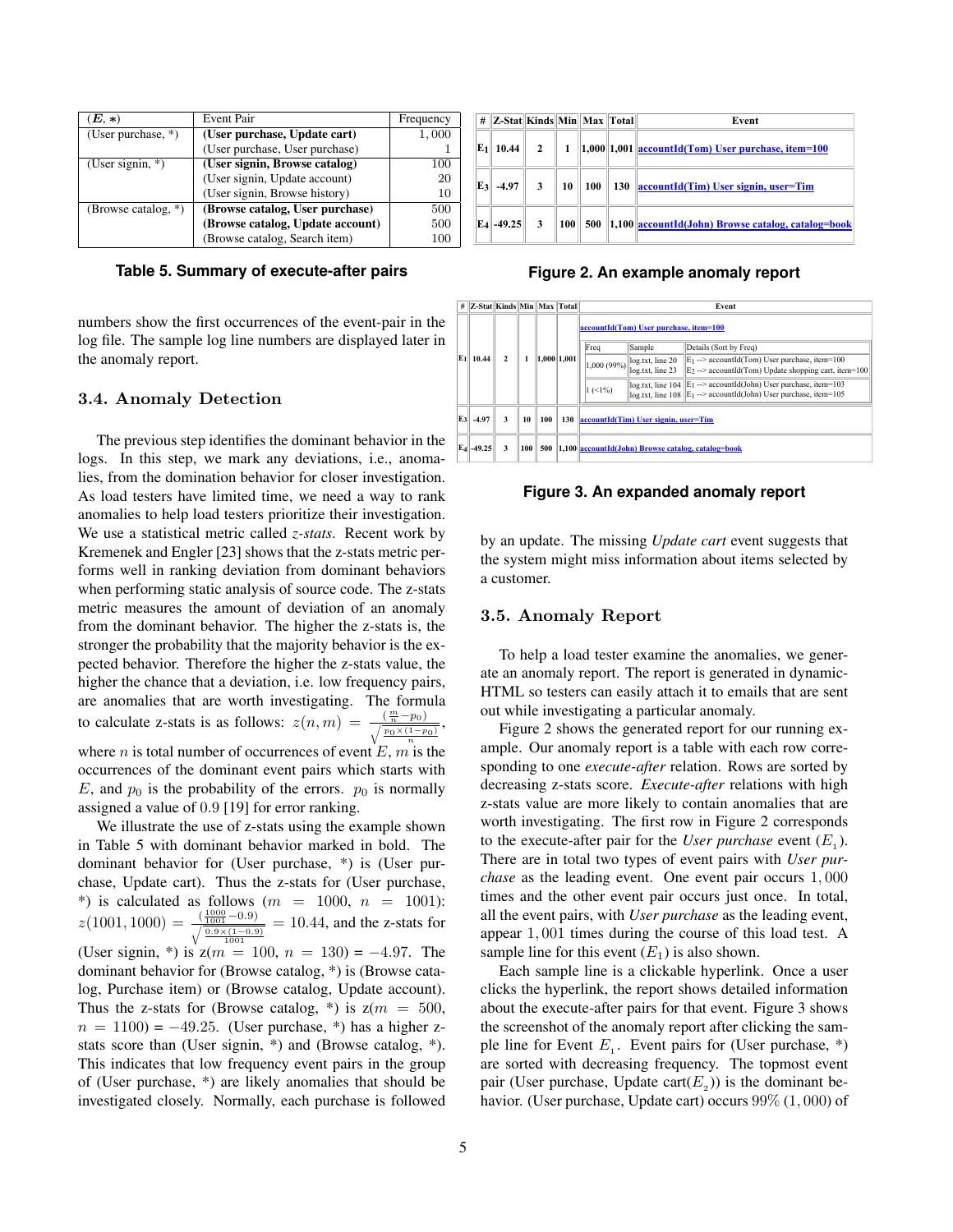the time. The first occurrence of this event pair is in log file *log.txt* lines 20 and 23. The other event pair (User purchase, User purchase) is a deviated behavior. It occurs only once (< 1%). It is recorded in log file *log.txt* lines at 104 and 108.

# 4. Case Studies

We have conducted three case studies on four different applications. The application are: the Dell DVD Store (DS2), the JPetStore application (JPetStore), and two large enterprise software applications. Table 6 gives an overview of these four case studies. Based on our experience, z-stats lower than 10 are likely noise. Thus, we only output event pairs with z-stats score larger than 10 in these four experiments. The table summarizes the types of the applications, the duration of the load test, size of logs, and our anomaly detection results. For example, Dell DVD Store is an open source web applications implemented using JSP. The load test was 5 hours long and generated a log file with 147, 005 log lines. Our anomaly detection approach takes less than 5 minutes to process the log file. We have discovered 23 abstract event types. There are 4 anomalies detected and 18 log lines are flagged, that is less than 0.01% of the whole log file. Among these four anomalies, two of them are actual problems in the load test. Our precision is 50%. Among these two problems: one is a bug in the application under test, the other is a bug in the load generator. We did not detect any problems with the load environment. The percentage of flagged lines is the total number of log lines shown in the anomaly report. As shown in Figure 4, there are total 9 event pairs  $(3+2+2+2)$ . Thus our approach has flagged  $9 \times 2 = 18$  lines. The processing time for our approach is measured using a laptop with 2G memory, 7, 200 RPM hard-drive and a Dual Core 2.0 GHz processor.

The rest of this section covers the details of our case studies. For each application, we present the setup of the load test then we discuss the results of applying our approach to identify problems. The goal of the studies is to measure the number of false positive (i.e. precision) reported by our approach. A false positive is a flagged anomaly that did not point to a load testing problem. We cannot measure the recall of our approach since we do not know the actual number of problems.

### **4.1. DELL DVD Store**

The DVD Store (DS2) application is an online web application [1]. DS2 provides basic e-commerce functionality, including: user registration, user login, product search, and item purchase. DS2 is an open source application and is used to benchmark Dell hardware, and for database performance comparisons [6]. DS2 comes in different distribution package to support various web platforms (e.g. Apache

| <b>Parameter</b>                                | Value    |
|-------------------------------------------------|----------|
| Duration                                        | 5 hours  |
| Number of driver threads                        | 50       |
| Startup request rate                            | 5        |
| Think time                                      | $50$ sec |
| Database size                                   | Small    |
| Percentage of new customers                     | 20%      |
| Average number of searches per order            | $3*$     |
| Average number of items returned in each search | $5*$     |
| Average number of items per order               | $5*$     |

**Table 7. Workload configuration for DS2**

Tomcat, or ASP .NET) and database vendors (MySQL, Microsoft SQL Server, and Oracle).

### Experiment Setup

DS2 contains a database, a load generator and a web application. For a load test, the database is populated with entries using provided scripts. The web application consists of four JSP pages which interact with the database and display dynamic content. The DS2 load generator supports a range of configuration parameters to specify the workload. Table 7 shows the parameters used in our experiment. Note that "Think Time" refers to the time the user takes between different requests. We use a small database, which by default contains 20,000 users. Parameter values marked with a "\*" indicate that we use the default value. In this experiment, we use MySQL as the backend database and the Apache Tomcat as our web server engine. We increase the number of allowed concurrent connections in MySQL to enable a large number of concurrent access. For this configuration, The web application layer is implemented in JSP and the load generator is implemented in C#.

Each action from the user (login, registration, browse, purchase) results in a separate database connection and transaction. Since DS2 has no logs, we manually instrument its four JSP pages so that logs are output for each database transaction. Each log line also contains the session ID and customer ID.

#### Analysis of the Results of the Load Test

The load test generated a log file with 147, 005 log lines for 23 execution events. Our approach takes about 2 minutes to process the logs.

Figure 4 shows the screenshot of the anomaly report for the DS2 application. The report shows 4 anomalies. We cross examine the logs with the source code to determine whether the flagged anomalies are actual load testing problems. The precision of this report is 50%. Two out of four anomalies are actual problems in the load tests. We briefly explain these two problems.

Figure 4 shows the details of the first anomaly. The first execute-after pair is about a customer trying to add item(s) into their shopping cart  $(E_{13})$ . About 99% (87, 528) of the time, the customer's shopping cart is empty. Therefore, a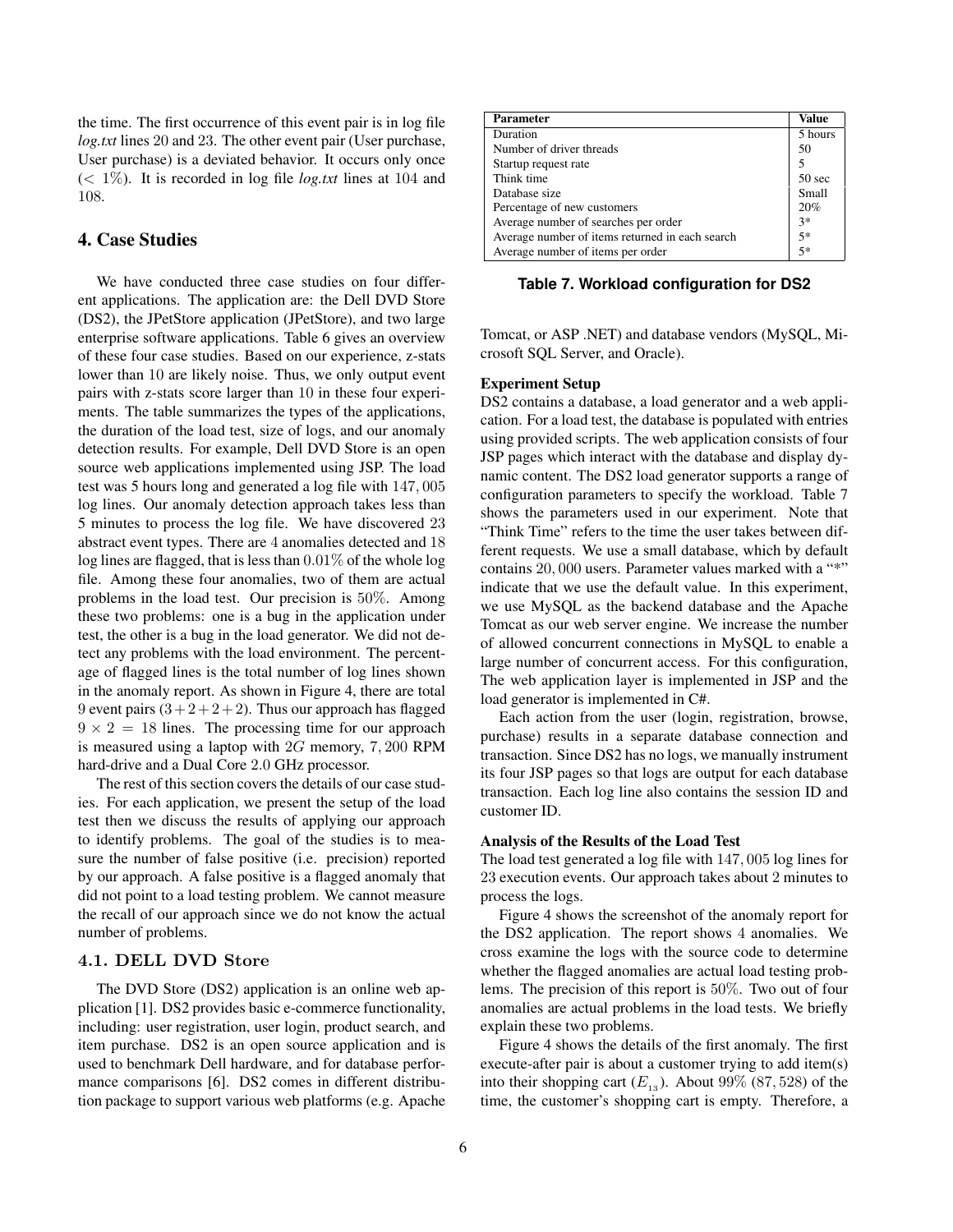| <b>Applications</b>            | DS <sub>2</sub>               | <b>JPetStore</b>            | App 1           | App 2           |
|--------------------------------|-------------------------------|-----------------------------|-----------------|-----------------|
| <b>Application Domain</b>      | Web                           | Web                         | Telecom         | Telecom         |
| License                        | Open Source                   | Open Source                 | Enterprise      | Enterprise      |
| Source Code                    | JSP, C#                       | J2EE                        | $C_{++}$ , Java | $C++$ , Java    |
| <b>Load Test Durations</b>     | 5 <sub>hr</sub>               | 5 <sub>hr</sub>             | 8 hr            | 8 <sub>hr</sub> |
| Number of Log lines            | 147,005                       | 118,640                     | 2, 100, 762     | 3, 811, 771     |
| $%$ Flagged                    | $\frac{18}{147005}$ (< 0.01)% | $\frac{8}{118640} < 0.01\%$ | $< 0.01\%$      | $< 0.01\%$      |
| Number of Events               | 23                            | 22                          | >400            | >400            |
| <b>Application Size</b>        | 2.3M                          | 4.9M                        | >300M           | >400M           |
| Precision                      | $\frac{2}{4}$ (or 50%)        | $\frac{2}{2}$ (or 100%)     | $56\%$          | $100\%$         |
| Processing Time                | $< 5 \text{ min}$             | $< 5 \text{ min}$           | $< 15$ min      | $< 15$ min      |
| <b>Break Down of Problems</b>  |                               |                             |                 |                 |
| (Application/Environment/Load) | 1/0/1                         | 2/0/0                       | Y/Y/N           | Y/N/N           |

**Table 6. Overview of our case studies**

shopping cart is created in the database along with the purchased item information  $(E_{14})$ . Less than 1\% (1,436) of the time, the customer adds more item(s) into their existing shopping cart  $(E_{13})$ . For the other 358 (< 1%) cases, the customer directly exits this process without updating the order information  $(E_{15})$ .

The first event pair is the dominant behavior. The second event pair refers to the cases that customers purchases multiple items in one session. However, the last event pair  $(E_{13}, E_{15})$  looks suspicious. A closer analysis of the DS2 source code reveals that this is a bug in the web application code. DS2 pretty prints any number if it is larger than 999. For example, 1000 would be outputted as 1, 000. However, the pretty printed numbers are concatenated into the SQL statement which are used for updating (or inserting) the customer's information. The additional comma results in incorrect SQL code since a comma in the SQL statements means different columns. For example, a SQL statement like: "INSERT into DS2.ORDERS (OR-DERDATE, CUSTOMERID, NETAMOUNT, TAX, TO-TALAMOUNT) ('2004-01-27', 24, 888, 313.24, 1,200)" will cause an SQL error, since SQL treats a value of 1, 200 for TOTALAMOUNT as two values: 1 and 200.

The second and third anomalies are not problems. They are both due to the nature of the applied load. For example, the second anomaly is because we only have a few new customers in our experiment (20% new customers in Table 7). The expected behavior after each customer login is to show their previous purchases. There are a few occurrences where DS2 does not show any previous purchase history. These occurrences are due to newly registered customers who do not have any purchase history.

The fourth anomaly is due to a problem with the load generator. The load generator randomly generates a unique ID for a customer. However, the driver does not check whether this random number is unique across all concurrent executing sessions. The shown anomaly is due to one occurrence, in a 5 hour experiment, where two customers were given the same customer ID.

### **4.2. PetStore**

We used our approach to verify the results of a load test of another open source web application software called JPetStore [2]. Unlike Sun's original version of Pet Store [5] which is more focused on demonstrating the capability of the J2EE platform, JPetStore is a re-implementation with a more efficient design [3] and is targeted for benchmarking the J2EE platform against other web platforms such as .Net.

JPetStore is a larger and more complex application relative to DS2. Unlike DS2 which embeds all the application logic into the JSP code, JPetStore uses the "Model-View-Controller" framework [4] and XML files for object/relational mappings.

### Experiment Setup

We deployed JPetStore application on Apache Tomcat and use MySQL as the database backend. As JPetStore does not come with a load generator, we use Webload [8], an open source web load testing tool, to load test the application. Using webload we recorded four different customer scenarios for replay during load testing. In Scenario 1, a customer only browses the catalog without purchasing. In Scenario 2, a new customer first registers for an account, then purchase one item. In Scenario 3, a new customer first purchases an item, then register for an account then checkout. In Scenario 4, an existing customer purchases multiple items.

In this load test, we ran two WebLoad instances from two different machines sending requests to the JPetStore web application. For each WebLoad instances, we added in 5, 000 users. Table 8 shows the workload configuration parameters for JPetStore load test. Note that WebLoad can specify the distribution of the generated request rate. In this experiment, we specify a random distribution for the user's requests with minimum rate 5 requests/sec and maximum rate 150 requests/sec.

### Analysis of the Results of the Load Test

The load test generated a log file with 118,640 log lines. It takes our approach around 2 minutes to process the logs.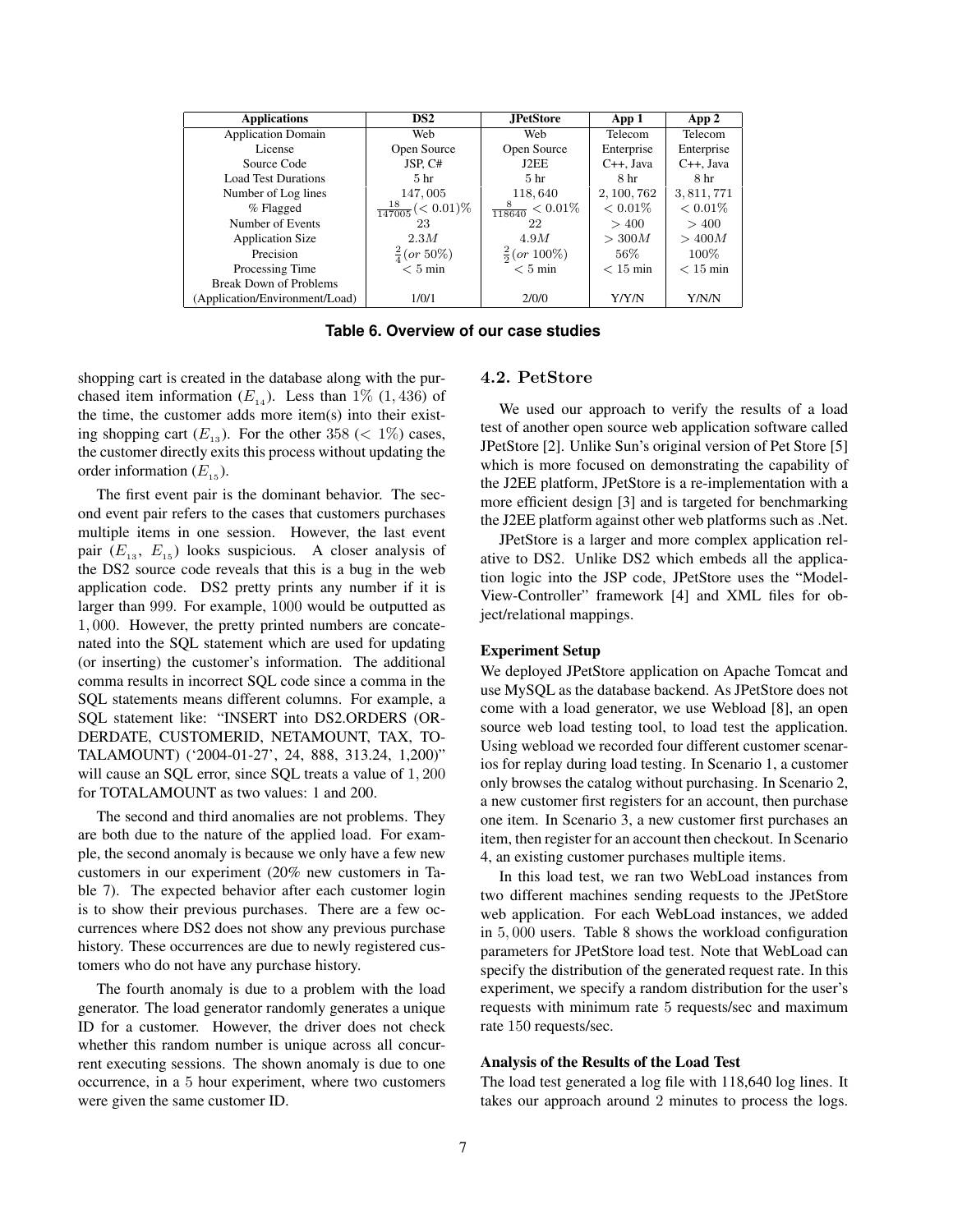| #          | <b>Z-Stat Kinds Min</b>         |              |   | Max          | Total                              | Event                                                                                                                                                      |                        |                                                                                                                                                                                  |  |  |                   |                                        |                                                                                                                                                                            |
|------------|---------------------------------|--------------|---|--------------|------------------------------------|------------------------------------------------------------------------------------------------------------------------------------------------------------|------------------------|----------------------------------------------------------------------------------------------------------------------------------------------------------------------------------|--|--|-------------------|----------------------------------------|----------------------------------------------------------------------------------------------------------------------------------------------------------------------------|
|            |                                 |              |   |              |                                    | SessionID=19420, Entering purchase for simple quantity queries                                                                                             |                        |                                                                                                                                                                                  |  |  |                   |                                        |                                                                                                                                                                            |
|            |                                 |              |   |              |                                    | Freq                                                                                                                                                       | Sample                 | Details (Sort by Freq)                                                                                                                                                           |  |  |                   |                                        |                                                                                                                                                                            |
| $ E_{13} $ | 358 87,528 89,322<br>3<br>79.61 |              |   | 87,528 (98%) | ds2logs.txt 688<br>ds2logs.txt 689 | $E_{13} \rightarrow$ SessionID=19420, Entering purchase for simple quantity queries<br>$E_{14} \rightarrow$ SessionID=19420, Initial purchase, update cart |                        |                                                                                                                                                                                  |  |  |                   |                                        |                                                                                                                                                                            |
|            |                                 |              |   |              |                                    |                                                                                                                                                            |                        |                                                                                                                                                                                  |  |  | $1,436 \; (<1\%)$ | ds2logs.txt 2,484<br>ds2logs.txt 2,488 | $E_{13} \rightarrow$ SessionID=16242, Entering purchase for simple quantity queries<br>$E_{13} \rightarrow$ SessionID=16242, Entering purchase for simple quantity queries |
|            |                                 |              |   |              |                                    | 358 $(<1\%)$                                                                                                                                               | $ds2logs.txt$ $10,021$ | ds2logs.txt $10,020$  E <sub>13</sub> - > SessionID=13496, Entering purchase for simple quantity queries<br>$ E_{15} \rightarrow$ SessionID=13496, Finish purchase before commit |  |  |                   |                                        |                                                                                                                                                                            |
| $E_6$      | 39.96                           | $\mathbf{2}$ | 1 |              |                                    | 14,393 14,394 SessionID=11771, Login finish for existing user                                                                                              |                        |                                                                                                                                                                                  |  |  |                   |                                        |                                                                                                                                                                            |
|            | $E_{19}$ 34.73                  | $\mathbf{2}$ |   |              |                                    | 317 16,273 16,590 SessionID=14128, End of purchase process                                                                                                 |                        |                                                                                                                                                                                  |  |  |                   |                                        |                                                                                                                                                                            |
| $ E_{22} $ | 20.65                           | $\mathbf{2}$ | 1 | 3,857        |                                    | 3,858 SessionID=12067, Purchase complete                                                                                                                   |                        |                                                                                                                                                                                  |  |  |                   |                                        |                                                                                                                                                                            |

**Figure 4. DS2 Anomaly Report**

| <b>Parameter</b> | Value                         |
|------------------|-------------------------------|
| Duration         | 300 minutes (5 hours)         |
| Request rate     | 5 - 150 (random distribution) |
| Think time       | $50 \text{ sec}$              |
| Scenario 1/2/3/4 | 25% / 25% / 25% / 25%         |

**Table 8. Workload configuration for JPetStore**

Two anomalies are reported and they are both application problems.

The first problem is a bug in the registration of new users. We have two load generators running concurrently. Each load generator has an input file with randomly generated customer IDs. These customer IDs are used to generate web requests for scenarios (2 and 3). There are a some user IDs which are common to both WebLoad instances. If a user tries to register an ID which already exists in the database, PetStore does not gracefully report a failure. Rather, Pet-Store will output a stack of JSP and SQL errors.

The second problem reveals that JPetStore does not process page requests when it is under a heavy load. There is one instance out of 22, 330 instances where the header JSP page is not displayed. The error logs for the WebLoad tool indicate that the PetStore application timed out and could not process the request for the header JSP page on time.

### **4.3. Large Enterprise Applications**

We applied our approach on two large enterprise applications, which can handle thousands of user requests concurrently. Two applications are both tested for 8 hours. It takes our approach about 15 minutes to process the log files. Table 6 shows the precision of our approach (56% - 100%). We have found bugs in development versions of the applications (App 1 and App 2). One of the bugs in the applications shows the SQL statement was corrupted due to a memory corruption. Further investigation leads to a memory corruption problems in the systems. In addition, our approach detected problems with the load environment due to the complexity of the load environment for the enterprise applications. The false positives in App 1 are mainly due to some rare events at the start of the application. When using our approach in practice, load testers commented that:

- 1. Our approach considerably speeds up the analysis work for a load test from several hours down to a few minutes.
- 2. Our approach helps uncover load testing problems by flagging lines that do not simply contain keywords like "error" or "failure".
- 3. Our approach helps load testers communicate more effectively with developers when a problem is discovered. The generated HTML report can be emailed to developers for feedback instead of emailing a large log file. Moreover the report gives detailed examples of the dominant and the deviated behaviors. These simple examples are essential in easing the communication between the testers and the development team.

# 5. Discussions and Limitations

Our approach assumes that load testing is performed after the functionality of the application is well tested. Thus, the dominant behavior is the expected behavior and the minority deviated behavior is the anomalies. However, this might not be a valid assumption. For example, if the disk of an application fills up one hour into a ten hour load test, then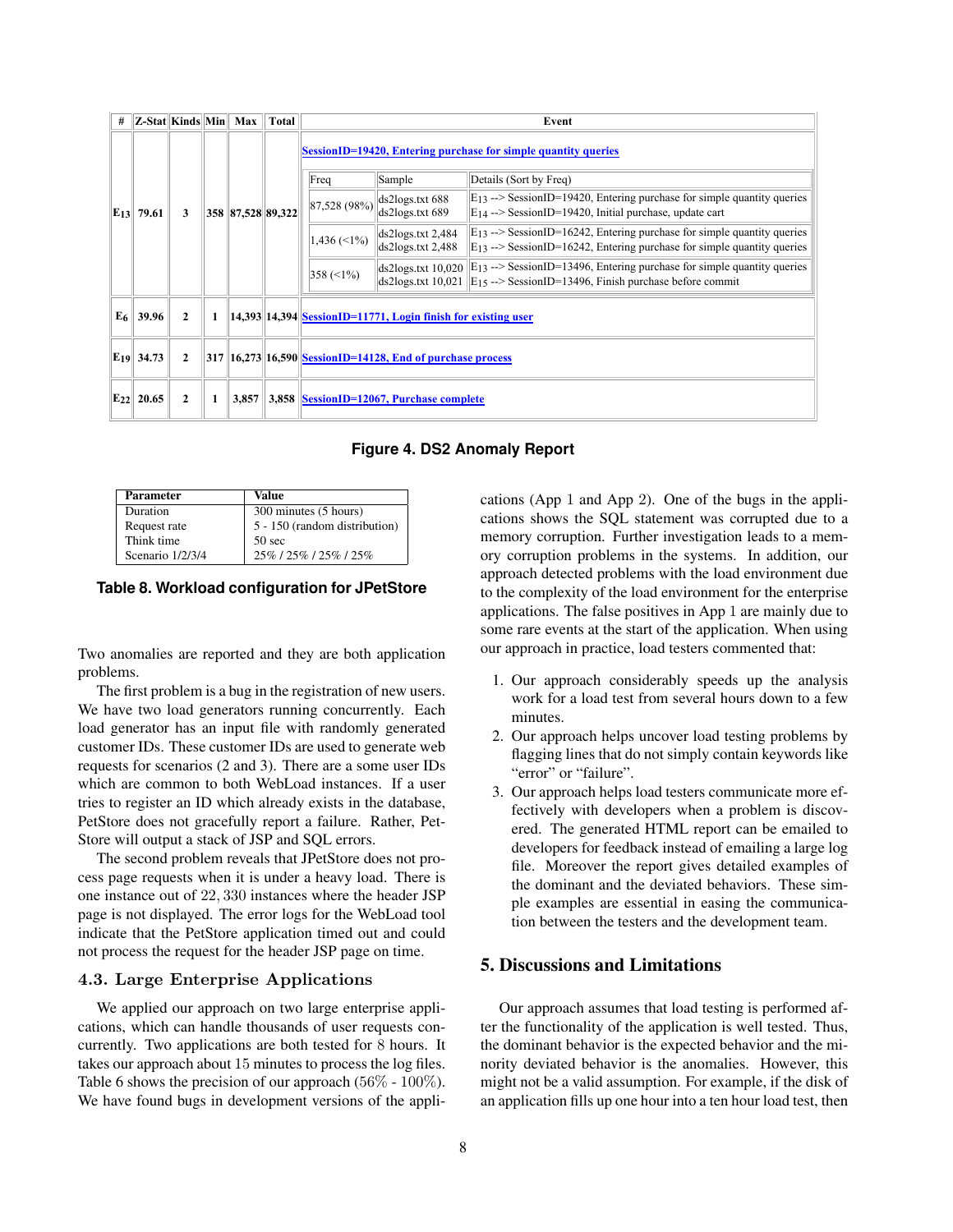the majority of the logs will be the error behavior. That said, our approach would still flag this problem and the expert analyzing the logs would recognize that dominant behavior is the problematic case.

Our approach processes the logs for the whole load test at once. This whole processing might cause our approach to miss problems. For instance, if the disk for the database fills up halfway during a load test, the application under test will report errors for all the incoming requests which arrives afterwards. Normal and erroneous behavior may have equal frequencies. Our statistical analysis would not flag such a problem. However, if we segment the log files into various chunks and process each individual chunk separately, we can detect these types of anomalies by comparing frequencies across chunks.

Finally, our anomaly report contains false positives. Anomalies can be flagged due to the workload setup. For example, our report for the DS2 case study contains two false positives which are due to the workload. Also in a threaded application when a thread is done processing a particular request and starts processing a new request, the pair of events: event at end of a request and event at start of a request may be incorrectly flagged as an anomaly. We plan on exploring techniques to reduce with these false positives. For now, load testers are able to specify a false positive pair in a separate exclusion file. These pairs are used to clean up the results of future log file analysis.

# 6. Related Work

Much of the work in literature focuses on identifying bugs in software applications. Our work is the first, to our knowledge, that tackles the issue of identifying problems in load tests. These problems may be due to problems in the application, load generation or load environment.

The work in the literature closest to our approach is all the work related to inferring dominant properties in a software application and flagging deviations from these properties as possible bugs. Such work can be divided into three types of approaches: 1) Static approaches which infer program properties from the source code and report code segments which violate the inferred properties; 2) Dynamic approaches infer program properties from program execution traces; 3) Hybrid approaches combine both approaches. Table 9 summarizes the related work. For each work, the table shows the main idea of the approach, the used techniques, and the challenge of directly adopting this approach to load testing.

Dawson et al. [19] gather statistics about the frequency of occurrence for coding patterns such as: pointer deference and lock/unlock patterns. They then use z-stats to detect and rank the errors. Li et. al. [24] use frequent itemset mining techniques to mine the call graph for anomalies. However, this approach produces many violations and the authors only evaluate a few violations thus the overall precision is unknown.

Hangal et al. [21] use dynamically inferred invariants to detect programming errors. Csallner et. al. [18] further improve the precision of bug detection techniques by executing the program using automatically generated test cases that are derived from the inferred invariants. Liu et. al. [25] use hypothesis testing on code branches to detect programming errors. The above three techniques cannot be applied to load testing since the detailed instrumentations would have an impractical performance overhead.

Weimer et al. [27] detect bugs by mining the error handling behavior using statistical ranking techniques. Their approach only works for Java applications which have trycatch blocks and requires good knowledge of the source code which is not applicable for load testers..

Yang et al. [28] instrument the source code and mine the sequences of call graphs (pairs) to infer various programme properties. They look at function calls which are directly adjacent to each other as well as gapped function pairs. Due to the large size of inferred explicit properties, they use heuristics to select interesting patterns (e.g. lock/unlock). Their approach requires a great deal of manual work and the instrumentations has a high performance overhead.

Cotroneo et al. [17] produce a finite state machine based on profiled data. Then a failed workload is compared against the finite state machine to infer the failure causes. Profiling during a load test is infeasible due to inability to collect performance data. In addition, inferring a deterministic finite machine is not possible in a complex workload due to the large number of events that are generated using random load generators.

# 7. Conclusions and Future Work

In this paper, we present an approach to automatically identify load testing problems. Our approach mines the logs of an application to infer the dominant behavior of the application. The inferred dominant behavior is used to flag anomalies. These anomalies are good indicator of load testing problems. Our case study on four applications shows that our approach performs with high precision and scales well to large systems. In the future work, we plan to estimate the recall value by injection load testing problems and determining whether our approach would identify them.

### Acknowledgement

We are grateful to Research In Motion (RIM) for providing access to the enterprise applications used in our case study. The findings and opinions expressed in this paper